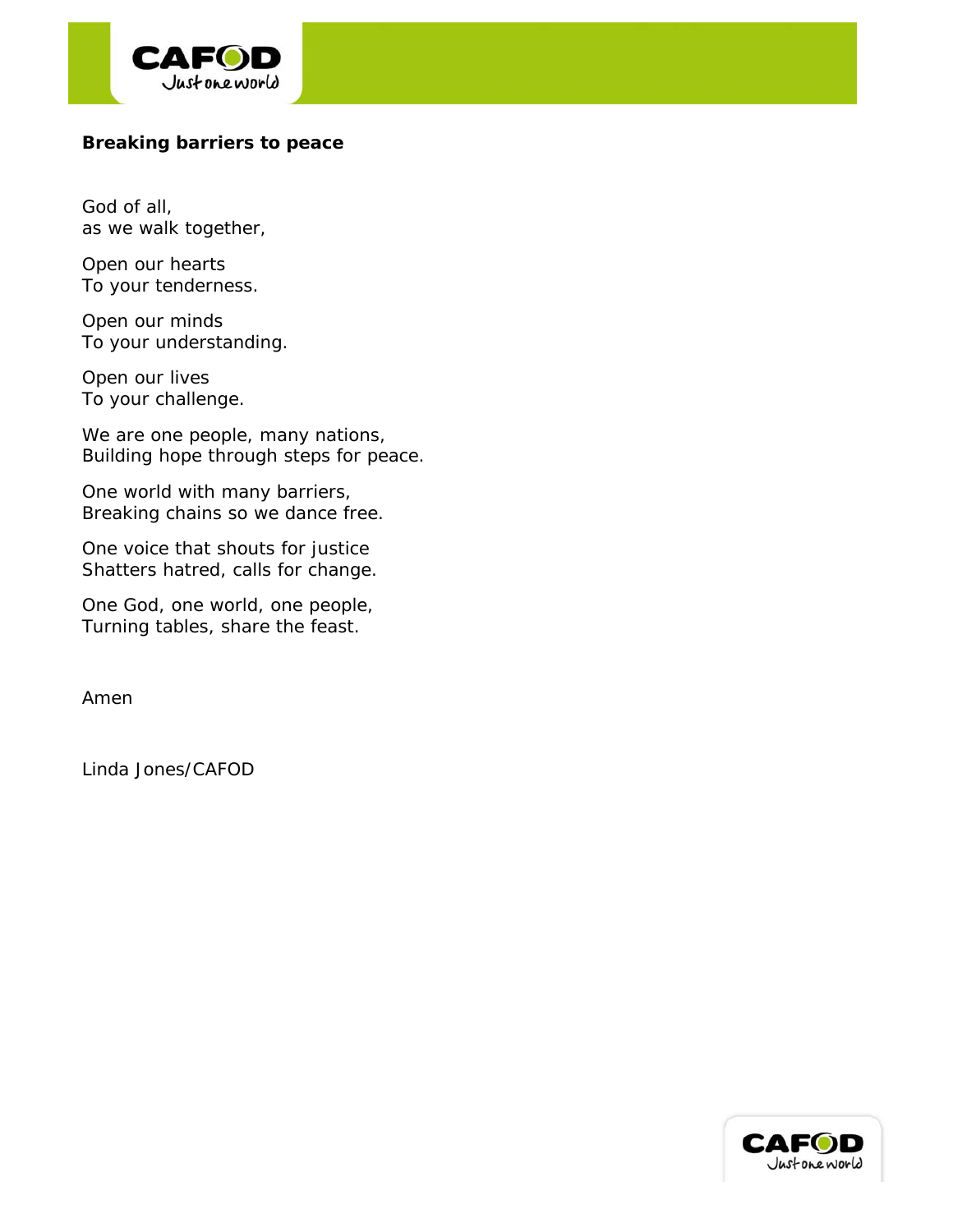# **Building for the future**

May the memory of wars strengthen our efforts for peace; May the memory of those who died inspire our service to the living; May the memory of past destruction move us to build for the future; O God of Peace, O Companion of our souls, O Builder of Love and Justice in this world.

Lord, we commit our time, our energy, our talents, our gifts, even our limitations, failures and very selves to the cause of justice, peace and human development. We join our lives with those who support the struggle for life.

Amen

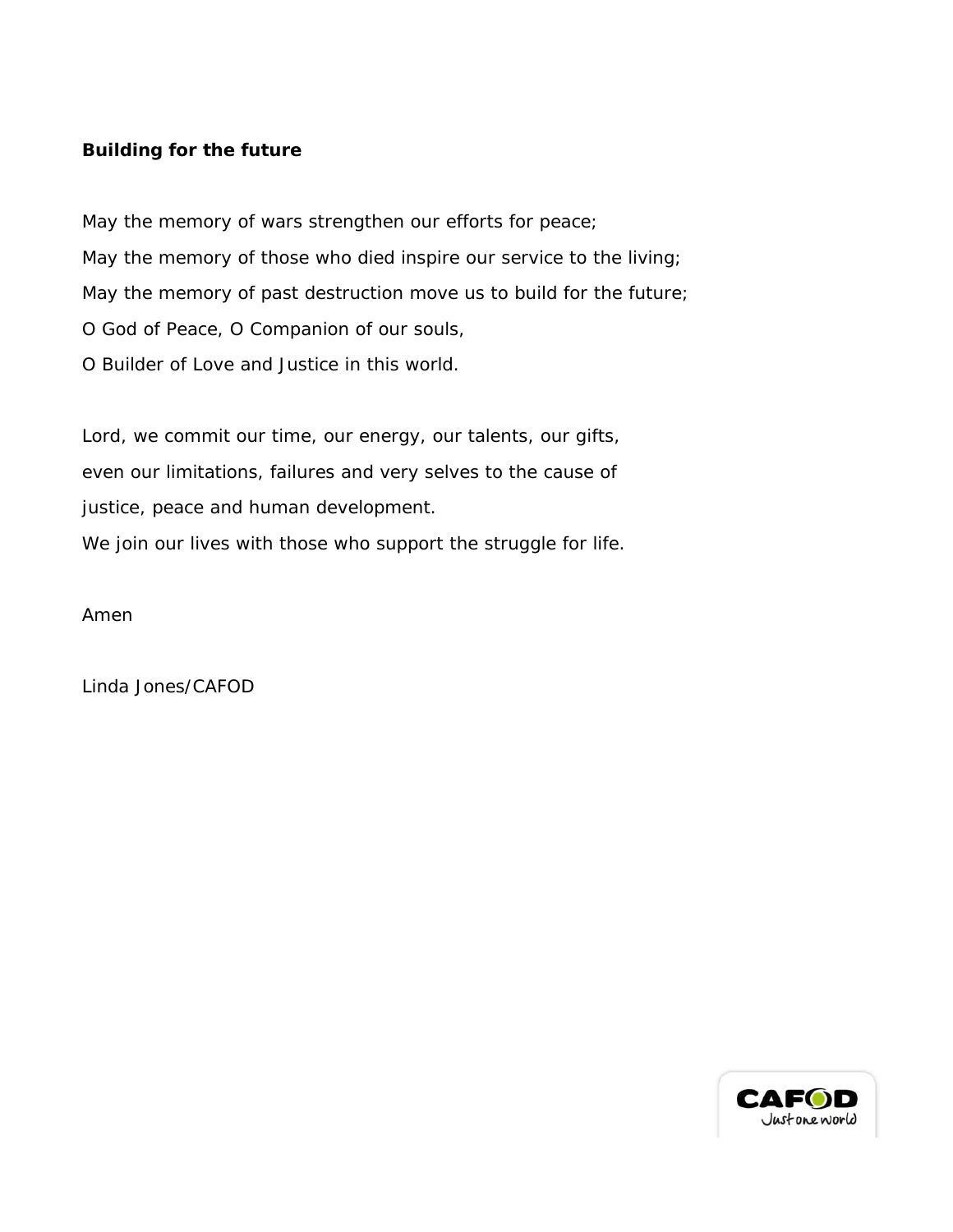## **Intercessions for peace**

### **Let us pray for peace in our world:**

We pray for all those who seek peace, reconciliation and fullness of life for all people. Grant them discernment, courage and determination to work for your peace, relying on your Spirit and power. We pray for ourselves that your peace may become more present in us.

Lord, in your mercy, **hear our prayer**

### **Let us pray for justice in our world:**

We pray for all who seek justice for the victimised and marginalized in the world. Grant them the courage to fight injustice, prejudice and suspicion wherever it occurs. We pray for ourselves that we may act justly in our homes and at work. Lord, in your mercy, **hear our prayer**

#### **Let us pray for all those who suffer torture, have disappeared or are denied their human rights:**

We pray for all those who are held prisoner, tortured or suffer because they believe in the rights they and their communities have as human beings. We pray that through knowing you they may be comforted. We pray for those who oppress them, that through knowing you they may be changed. We pray for ourselves, that we may not forget them as it is hoped we will.

Lord, in your mercy, **hear our prayer**

### **Let us pray for people living in poverty:**

We pray for all those who are trapped by poverty and suffer illness, lack of education and lost opportunities for a full life as a result. By our support of CAFOD may we share their sufferings and contribute to the solving of their problems. We pray for ourselves, that we may always recognise that we are called to be trustworthy stewards of all we have both for ourselves and for our brothers and sisters.

Lord, in your mercy, **hear our prayer**

### **Let us pray for the hungry and the starving of the world:**

We pray for all those who are even now hungry and dying of starvation across the world. We pray for those who control their lives that they might know the misery they cause. We pray for ourselves that we might always share our daily bread as you have commanded us.

Lord, in your mercy, **hear our prayer**

*Linda Jones/CAFOD*



**May your kingdom come**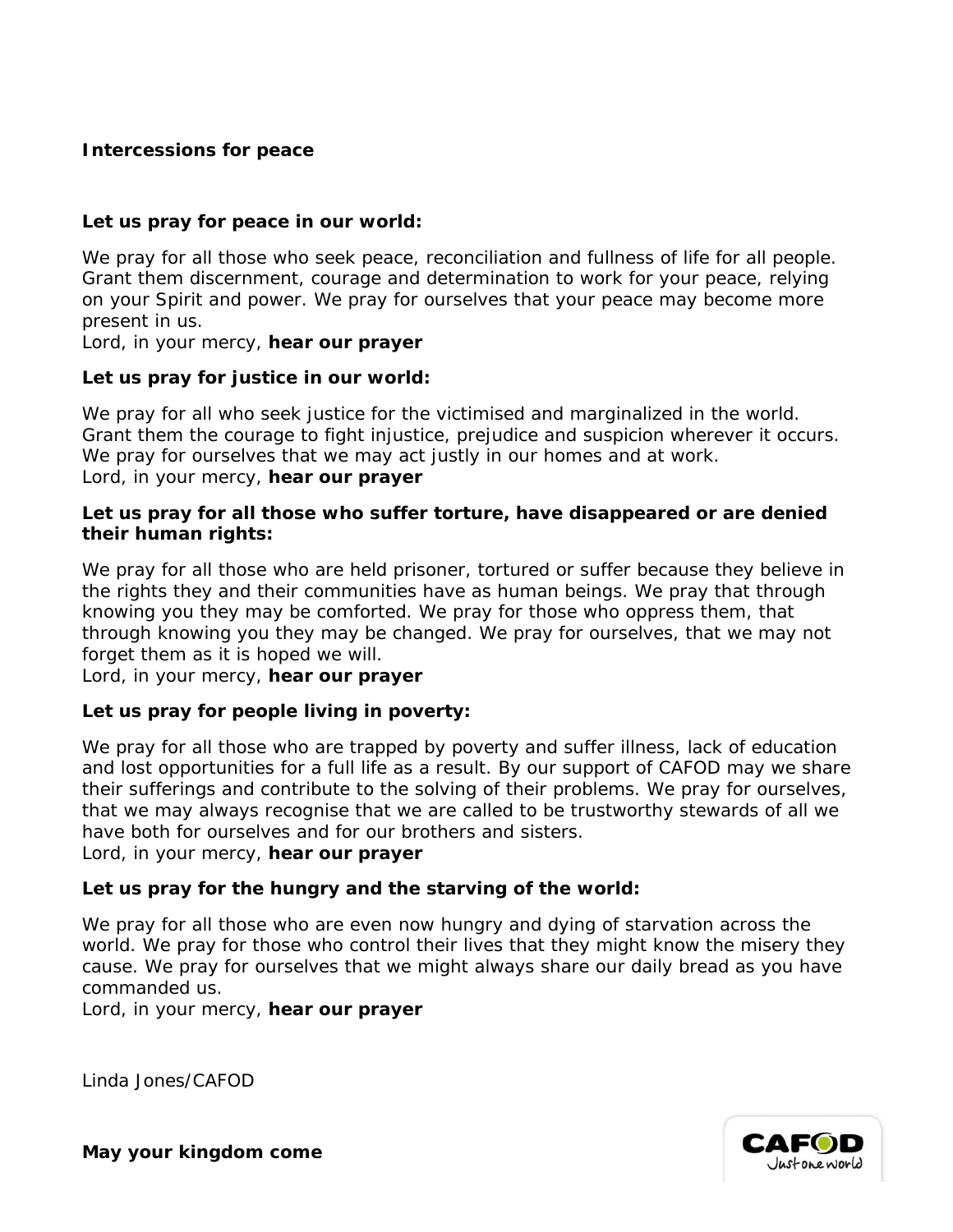May fear strike no longer, Let pain fade away, May earthly power be challenged, When it plunders the poor, And tramples on hope.

God of peace, may your kingdom come Help us put away the weapons of war, Help us destroy the tools of destruction, Let earthly power be challenged, When it plunders the poor, And tramples on hope.

God of peace, may your kingdom come. Teach us to follow the ways of justice, Teach us to walk the paths of truth, Let integrity challenge the power that plunders, When it tramples the poor And pours scorn on our hope.

God of peace, may your kingdom come. Bring peace sweet as honey, Bring peace like a shield, And may we be the challenge To earthly power that plunders And tramples on hope. God of peace, may your kingdom come.

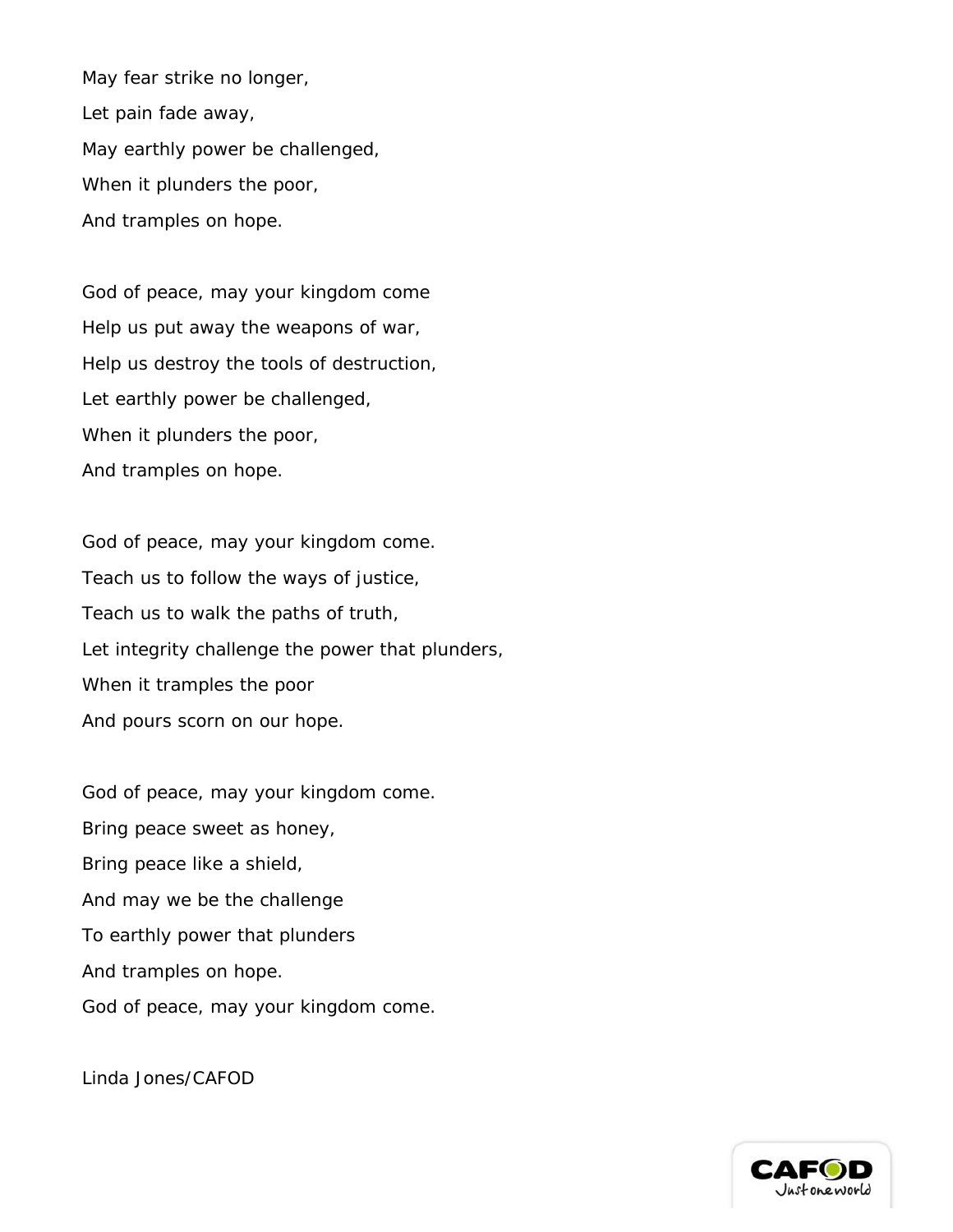#### **Peace is possible**

Jesus, friend and companion Help us to show Through the way we live, Through our actions and words That peace is possible

### **Response: We pray to believe that peace is possible**

Give us the strength and courage To confront evil And to believe in love

### **Response: We pray to believe that love is possible**

Show us how to fight injustice Without losing heart Show us how to live a full life Without becoming cynical or indifferent

## **Response: We pray to believe that justice is possible**

Jesus, our friend We pray for hope And the faith to believe In a better world.